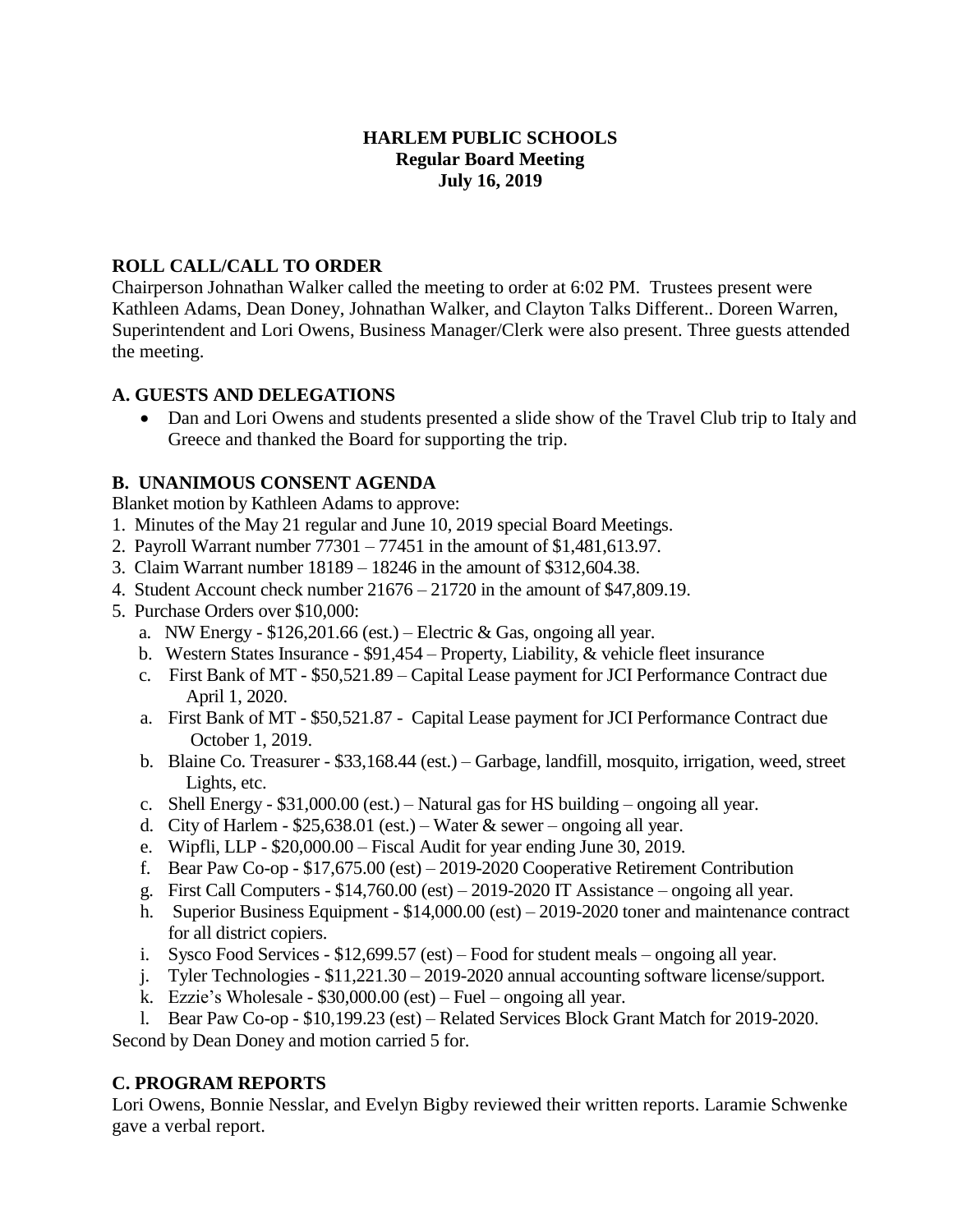#### **D. STUDENT TRAVEL**

Motion by Kathleen Adams to approve the FFA trip to the national convention in Indianapolis, IN in October/November 2019. Second by Dean Doney and motion carried 5 for.

#### **E. 2019-20 INDIVIDUAL TRANSPORTATION CONTRACTS**

Motion by Dean Doney to approve individual transportation contract for the 2019-20 school year for Ree Jones, Bette Jo Snider, Laurie Faber, Bobbie Mitchell, Kathy Mitchell, Jolene Liddle, Trisha Gruszie, and Lindsey Lankford. Second by Clayton Talks Different and motion carried 5 for.

### **F. 2019-20 BUS ROUTE APPROVAL**

Motion by Clayton Talks Different to approve the following Harlem School bus routes for SY 2019- 20:

| <b>Bus Route</b>               | Route    | <b>Mileage</b> |
|--------------------------------|----------|----------------|
| 1. Half Town / Newtown         | $12-K$   | 25.0           |
| 2. West Valley / Old Hospital  | $12 - 2$ | 39.4           |
| 3. East Valley / Sesame Street | $12 - 3$ | 131.0          |
| 4. South Main                  | $12 - 4$ | 20.4           |
| 5. Rodeo Drive #1              | $12 - 5$ | 28.0           |
| 6. Rodeo Drive #2 (short bus)  | $12-6$   | 23.4           |
| 7. People's Creek              | $12 - 8$ | 100 S          |

### **Total Miles Per Day 368.0**

Second by Kathleen Adams and motion carried 5 for.

### **G. ESTABLISH 2018-19 PETTY CASH ACCOUNT**

Motion by Dean Doney to approve the establishment of a petty cash fund in the amount of \$5,000 to use for approved staff development, approved travel, registrations, COD's, postage, fees, deposits, payroll taxes and approved memberships and dues. Second by Clayton Talks Different and motion carried 5 for.

### **H. HOUSING COMMITTEE RECOMMENDATIONS**

Motion by Dean Doney to accept the Housing Committee recommendation to approve Amy Agdasi, James Kobeski, and Winona Azure for residency in district housing, contingent upon availability. Second by Kathleen Adams and motion carried 5 for.

### **I. REQUEST FROM TURNER FOR ENTRANCE INTO DISTRICT**

Motion by Clayton Talks Different to deny request from Turner Schools for bus entrance in Harlem School District #12 for the 2018-19 SY. Second by Dean Doney and motion carried 5 for.

### **J. SET FINAL BUDGET MEETING DATE**

Motion by Kathleen Adams to set August 20, 2019 as the Final Budget meeting at 6:00 p.m. with the Regular Board meeting immediately following. Second by Dean Doney and motion carried 5 for.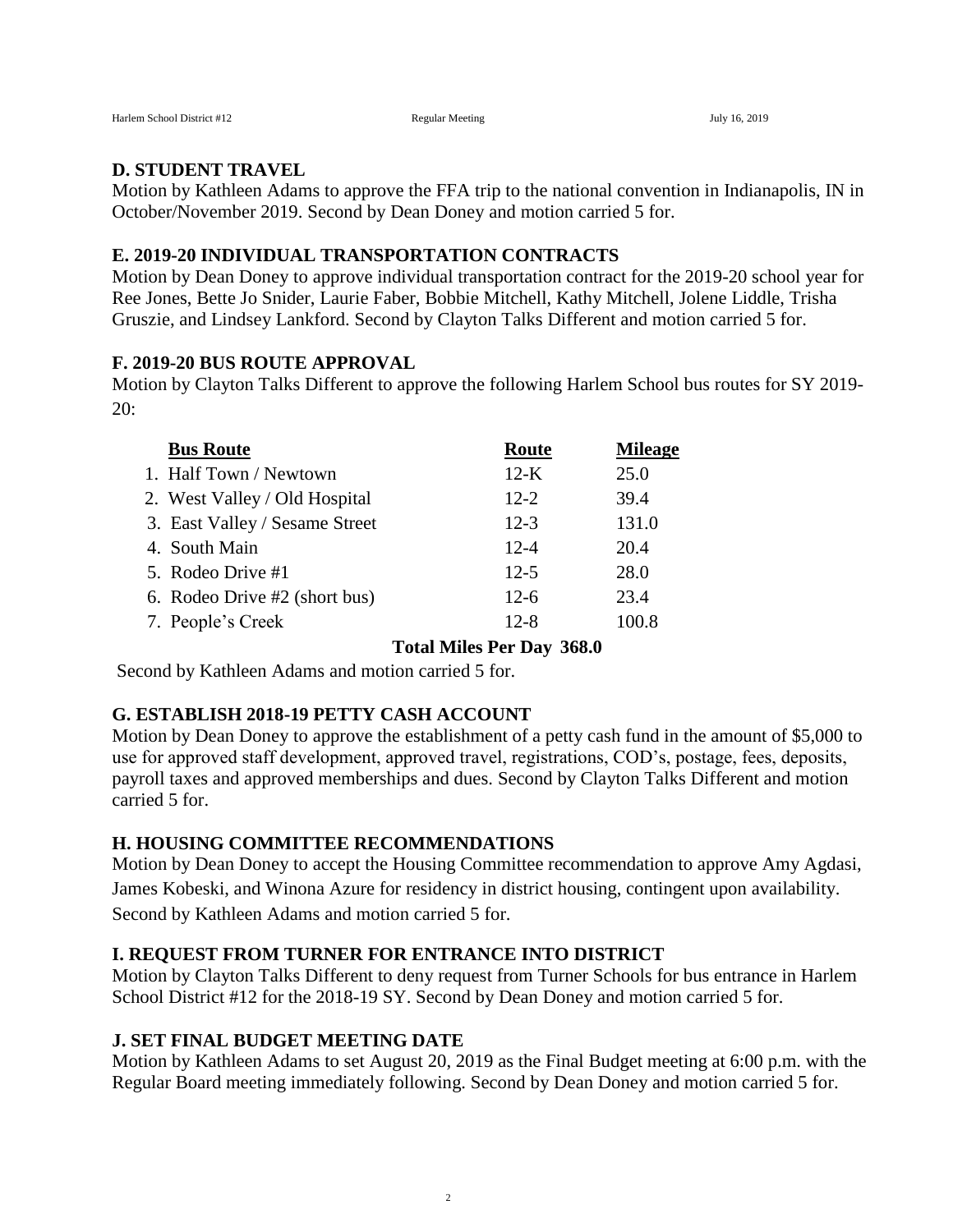#### **K. HEALTH INSURANCE RENEWAL**

Motion by Kathleen Adams to accept the renewal plan rates from Blue Cross Blue Shield for health insurance, The Hartford Group for retiree insurance plan (for retirees >65), and Guardian for dental, vision, life/AD&D and disability insurance for the 2019-20 school year. The plan will be from September 1, 2019 through August 31, 2020. Second by Dean Doney and motion carried 5.

#### **L. ADOPT 2019-20 HANDBOOKS**

Motion by Kathleen Adams to adopt the 2019-20 handbooks as presented, keeping in mind that the "staff pages" in each handbook will be updated as needed. Second by Dean Doney and motion carried 5 for.

#### **M. POSSIBLE OPEN POSITION**

Discussion about adding a Spanish speaking para to assist in the high school Spanish class. No motion.

#### **N. PERSONNEL LEAVE ISSUE**

It was stated by the Board that Flex leave is not a part of any employee's contract and should not be accumulated or used going forward.

#### **O. SUB TEACHER PAY RATE**

Motion by Kathleen Adams to set the substitute teacher pay rate for 2019-20 at the beginning Paraprofessional II rate of \$16.15 per hour. Second by Clayton Talks Different and motion carried 5 for.

#### **P. ADMINISTRATIVE SUPPORT TEAM SALARY NEGOTIATION**

Motion by Dean Doney to approve a salary of \$23,655 for Laramie Schwenke in the position of parttime Athletic Director for the 2019-20 SY with all benefits provided in the Certified Bargaining Agreement applied and pro-rated accordingly for 197 days. Second by Clayton Talks Different and motion carried 5 for.

### **Q. CONSIDERATION FOR ISSUANCE OF CONTRACTS FOR 2019-20 COACHES/EXTRA-CURRICULAR POSITIONS**

Motion by Clayton Talks Different to hire Kent Mount as the Asst. H.S. Football Coach, Song Stuker as the Asst. H.S. Football Coach, and Enrique Rivera as the JH Football Coach for 2019-20 SY per the CBA. Second by Dean Doney and motion carried 5 for.

# **R. CONSIDERATION FOR ISSUANCE OF CONTRACTS FOR 2019-20 ADMINISTRATIVE SUPPORT STAFF**

Tabled until August meeting.

### **S. SUB/EXTRA HELP LIST APPROVAL**

None